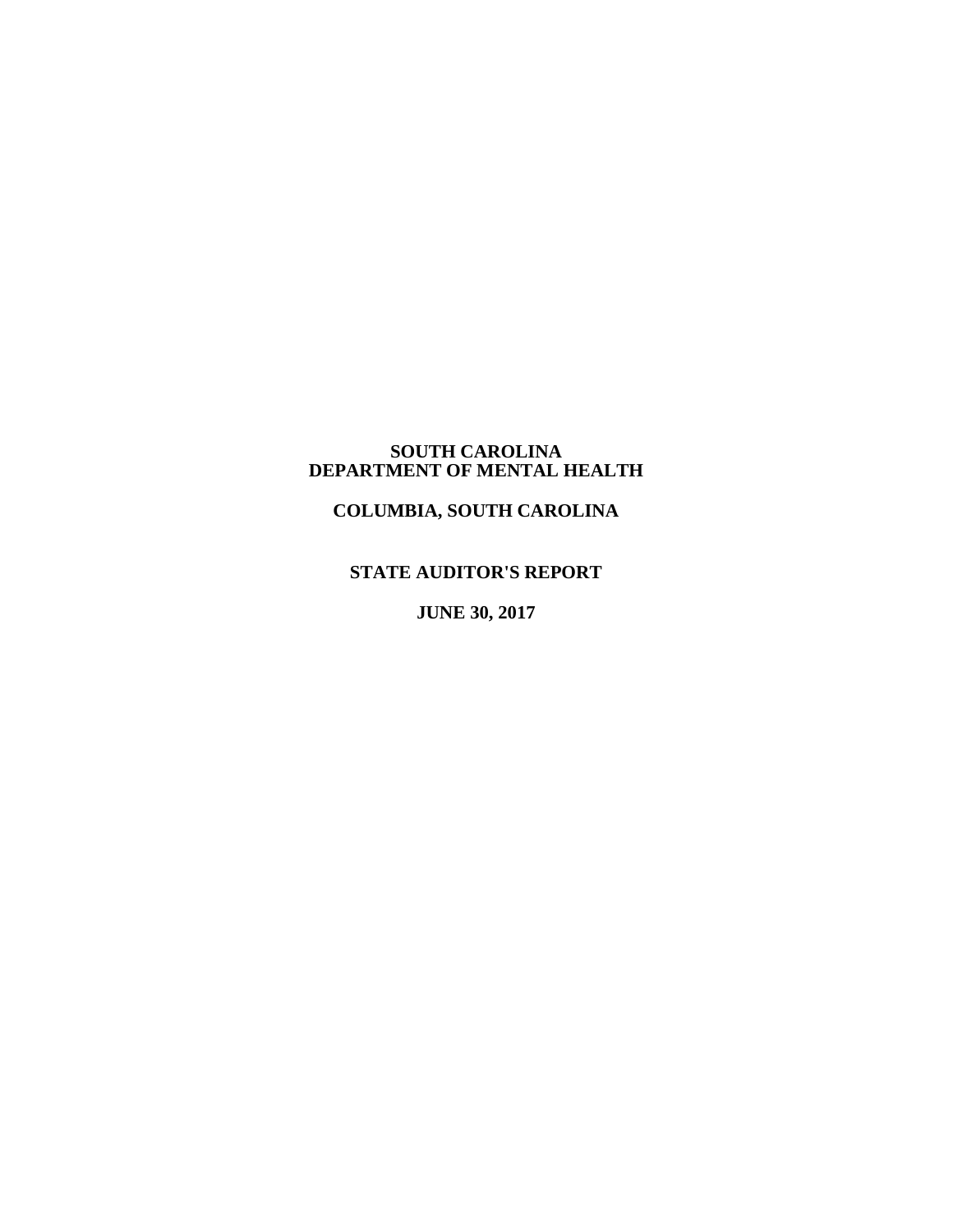

#### Independent Accountant's Report on Applying Agreed-Upon Procedures

April 20, 2018

Members of the Commission South Carolina Department of Mental Health Columbia, South Carolina

We have performed the procedures described in Attachment 1, which were agreed to by the management of the South Carolina Department of Mental Health (the Department), on the systems, processes and behaviors related to financial activity of the Department for the fiscal year ended June 30, 2017. The Department's management is responsible for the systems, processes and behaviors related to financial activity. The sufficiency of these procedures is solely the responsibility of the specified parties in this report. Consequently, we make no representation regarding the sufficiency of the procedures described in Attachment 1 either for the purpose for which the agreed-upon procedures report has been requested or for any other purpose.

This agreed-upon procedures engagement was conducted in accordance with attestation standards established by the American Institute of Certified Public Accountants. We were not engaged to and did not conduct an examination or review, the objective of which would be an opinion or conclusion, respectively, on the systems, processes and behaviors related to financial activity of the Department. Accordingly, we do not express an opinion or conclusion. Had we performed additional procedures, other matters might have come to our attention that would have been reported to you.

The concept of materiality does not apply to findings to be reported in an agreed-upon procedures engagement. Therefore, all findings from the application of the agreed-upon procedures must be reported unless the definition of materiality is agreed to by the specified parties. Management of the Department has agreed that the following deficiencies will not be included in the State Auditor's Report on Applying Agreed-Upon Procedures:

- Clerical errors of less than \$1,000 related to processing cash receipts and cash disbursements transactions unless the errors occur in ten percent or more of the transaction class inspected.
- Clerical errors of less than \$1,000 related to reporting packages.
- Errors in applying account coding definitions to accounting transactions unless it is determined that ten percent or more of the accounting transactions inspected were found to be in error.
- Reporting packages which are submitted less than four business days after the due date unless it is determined that more than two of the reporting packages were submitted late.

This report is intended solely for the information and use of the governing body and management of the South Carolina Department of Mental Health and is not intended to be and should not be used by anyone other than these specified parties. However, this report is a matter of public record and its distribution is not limited.

George & Kennedy, II

George L. Kennedy, III, CPA State Auditor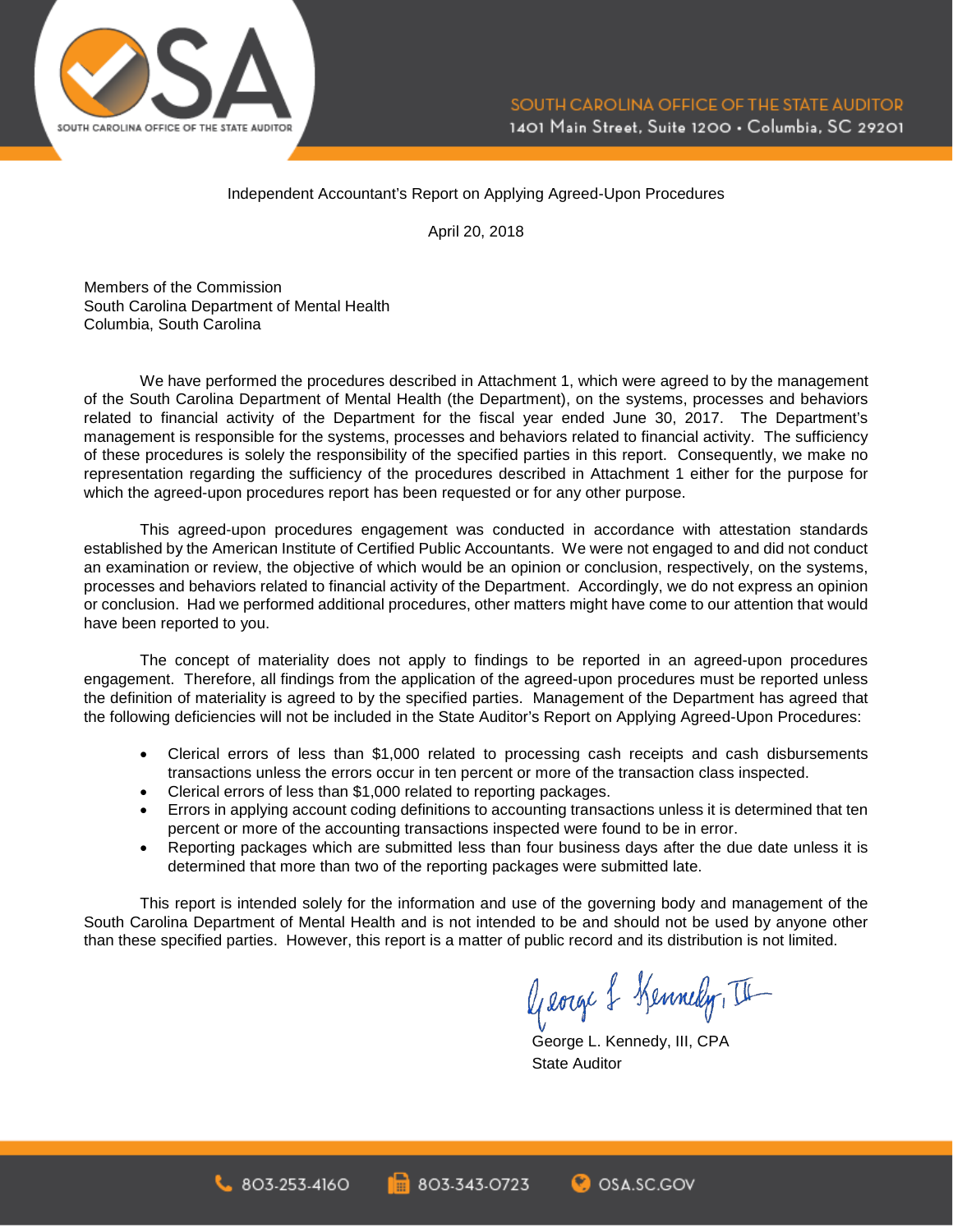### **South Carolina Office of the State Auditor Agreed Upon Procedures - South Carolina Department of Mental Health (J12)**

## **Cash Receipts/Revenues**

- 1. Compare current year revenues at the subfund and account level from sources other than State General Fund appropriations to those of the prior year. Obtain and document an understanding of variations over \$25,000 and 10% for the General and Restricted Funds, \$1,000,000 and 10% for the Earmarked Fund, and \$150,000 and 10% for the Federal Fund.
- 2. Randomly select twenty-five cash receipt transactions and inspect supporting documentation to:
	- Agree transaction amount, date, payor, document number, and account coding to the general ledger.
	- Determine that revenues/receipts were deposited in a timely manner, in accordance with Proviso 117.1 of the Appropriation Act.
	- Ensure that both revenue collections and amounts charged are properly authorized by law.
- 3. Randomly select twenty-five cash receipts and inspect supporting documentation to determine that receipts are recorded in the proper fiscal year.

We found no exceptions as a result of the procedures.

## **Cash Disbursements/Non-Payroll Expenditures**

- 4. Compare current year non-payroll expenditures at the subfund and account level to those of the prior year. Obtain and document an understanding of variations over \$1,000,000 and 10% for the General and Earmarked Funds, \$500 and 10% for the Restricted Fund, and \$150,000 and 10% for the Federal Fund.
- 5. Randomly select twenty-five non-payroll disbursements and inspect supporting documentation to determine:
	- Transaction is properly completed as required by Department procedures; invoice(s) agree(s) with general ledger as to vendor, amount, number, and date.
	- All supporting documents and approvals required by Department procedures are present and agree with the invoice.
	- The transaction is a bona fide expenditure of the Department, properly coded to the general ledger.
	- Disbursement complied with applicable State laws, rules, and regulations including the State Consolidated Procurement Code, state travel regulations etc.
	- Clerical accuracy / confirm proper sales/use tax.

For federally funded cash disbursements/non-payroll expenditures selected we will inspect supporting documentation to determine:

• Charges are necessary and reasonable for the proper administration of the program, incurred during the approved grant period, given consistent accounting treatment and applied uniformly to both federally assisted and other activities of the recipient.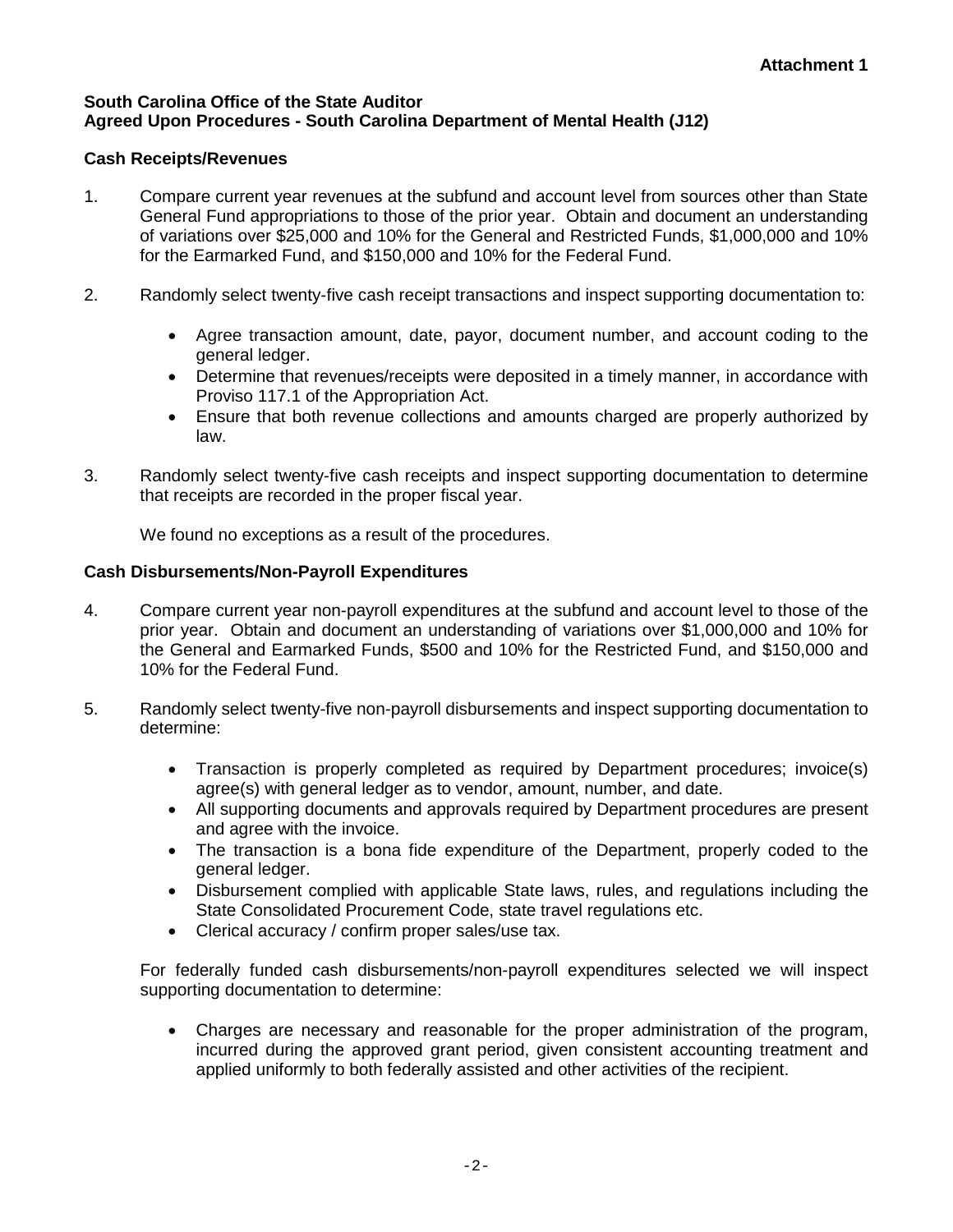## **Cash Disbursements/Non-Payroll Expenditures (Continued)**

6. Randomly select twenty-five non-payroll disbursements and inspect supporting documentation to determine that disbursements are recorded in the proper fiscal year.

We found no exceptions as a result of the procedures.

## **Payroll**

- 7. Compare current year payroll expenditures at the subfund and account level to those of the prior year. Obtain an understanding of variations over \$1,000,000 and 10% for the General and Earmarked Funds, and \$150,000 and 10% for the Federal Fund.
- 8. Randomly select twenty-five employee payments and inspect supporting documentation during the fiscal year to:

For Salaried Employees:

- Obtain and inspect the employee's payroll and/or personnel file for various forms, communications, etc., to confirm that the person is a bona fide employee of the Department.
- Agree gross pay to supporting documentation confirming all changes to gross salary for the year. Determine that all changes have been properly approved.

For Hourly Employees:

- Obtain and inspect the employee's payroll and/or personnel file for various forms, communications, etc., to confirm that the person is a bona fide employee of the Department.
- Confirm the hourly rate and time sheets are properly approved; recalculate gross pay.
- 9. Randomly select ten bonus pay disbursements to determine:
	- Employee does not make more than \$100,000 annually.
	- Bonuses received during the year did not exceed \$3,000.
	- Transaction was appropriately documented and approved.
- 10. Randomly select ten employees hired during the fiscal year to determine if they were added to the payroll in accordance with the Department's policies and procedures and that their first pay check was properly calculated in accordance with applicable State law.
- 11. Randomly select twenty-five employees who terminated employment during the fiscal year to determine if they were removed from the payroll in accordance with the Department's policies and procedures, that the employee's last pay check was properly calculated and that the employee's leave payout was properly calculated in accordance with applicable State law.
- 12. Compare the percentage change in personal service expenditures between the current year and prior year to the percentage change in employer contributions expenditures between the current year and prior year. Obtain an explanation of variations over 10%.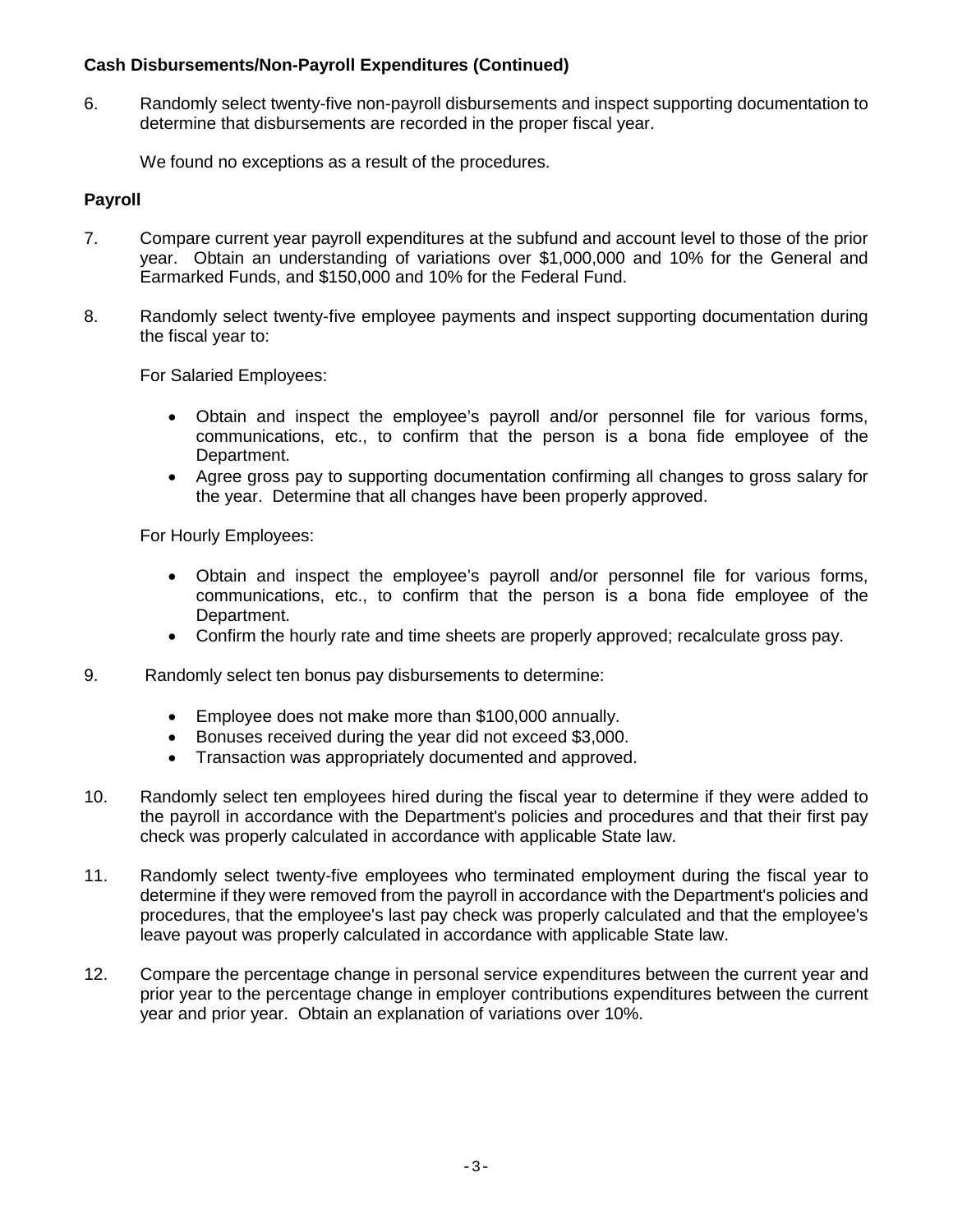# **Payroll (Continued)**

13. Compute the percentage distribution of fringe benefit expenditures by fund source and compare to the actual distribution of recorded personal service expenditures by fund source. Obtain an explanation of variations over 10%.

We found no exceptions as a result of the procedures.

### **Journal Entries and Transfers**

- 14. Randomly select twenty-two journal entries and three transfers for the fiscal year to:
	- Trace postings to the general ledger, confirming amounts agree with supporting documentation.
	- Confirm transaction is properly approved.
	- Inspect supporting documentation to confirm the purpose of the transaction.

We found no exceptions as a result of the procedures.

### **Appropriation Act**

- 15. Inspect the Appropriation Act work program, provided to and completed by management, confirming areas of noncompliance, if any.
- 16. Confirm compliance with Department-specific state provisos by inquiring with management and observing supporting documentation.

We found no exceptions as a result of the procedures.

#### **Reporting Packages**

- 17. Obtain copies of fiscal year end reporting packages submitted to the Office of the State Comptroller General (CG). Inspect the Master Reporting Package Checklist to determine responses are reasonable/accurate and the appropriate reporting packages were prepared and submitted by the due date established by the CG.
- 18. In addition to the procedure above, we will perform the following:
	- Cash and Investments Reporting Package

Determine if responses are reasonable/accurate based on inspection of the SCEIS general ledger, the SCEIS Yearend Reporting - Cash and Investments report and/or Department prepared records. In addition, determine if amounts agree to bank statements and year end reconciliations. Furthermore, determine if the Department's petty cash accounts were properly authorized by the Office of the State Auditor.

• Grants and Contributions Revenue Reporting Package

Haphazardly select ten grants to determine if the reported beginning and ending fund balances, receipts, qualified expenditures, fund, grant number, and CFDA number agree to the SCEIS general ledger and/or SCEIS Display Grant Master. In addition, recalculate the reported total receivables and deferred revenue to determine accuracy.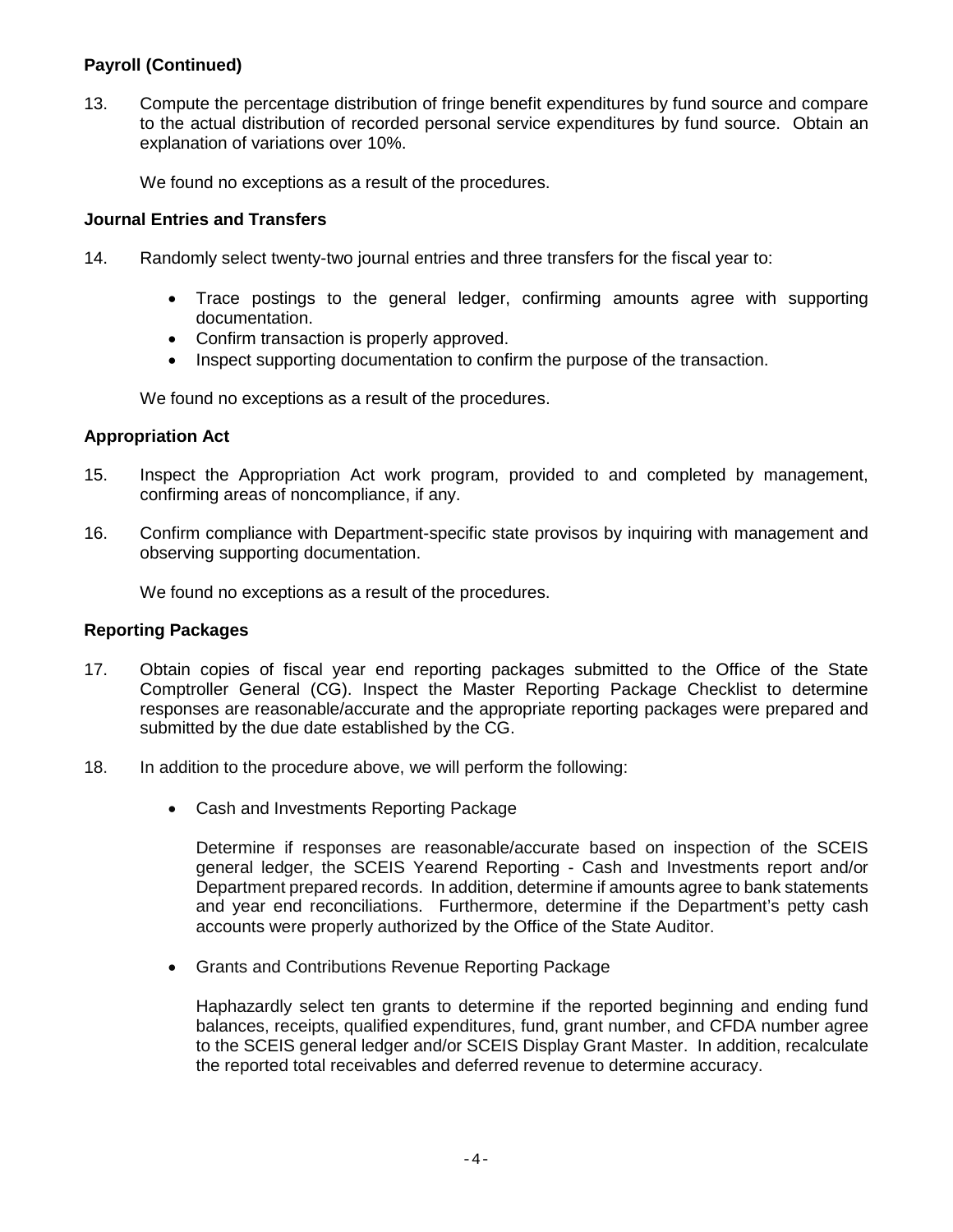### **Reporting Packages (Continued)**

• Inventory Reporting Package

Determine if reported amounts agree to the SCEIS Yearend Reporting – Inventory report. In addition, determine if the Department's physical inventory was properly completed by agreeing haphazardly selected amounts to the SCEIS general ledger and/or Department prepared records.

• Capital Assets Reporting Package

Determine if responses and reported amounts are reasonable/accurate based on inspection of the SCEIS general ledger, the SCEIS Asset History Sheet and/or Department prepared records.

• Operating Leases Reporting Package

Determine if amounts agree to the SCEIS general ledger, the SCEIS Yearend Reporting Operating Lease Expense with Vendor report and/or Department prepared records. In addition, based on inspection of invoices and lease agreements, determine if rental payments were properly classified, coded and calculated by inspecting and recalculating the following reported amounts: (1) Five haphazardly selected contingent rental payments; (2) The effective dates, current expense and future minimum payments of five haphazardly selected operating leases; and (3) Seven haphazardly selected payments included in the remaining rental payment classification (Other Adjustments).

• Subsequent Events Questionnaire

Determine if responses are reasonable/accurate and any required supplemental information was properly prepared and submitted based on inspection of the SCEIS general ledger and/or Department prepared records. In addition, haphazardly select five payables from the Subsequent Events Accounts Payable Worksheet and determine if the amounts were properly classified, calculated and reported and excluded from the original Accounts Payable Reporting Package submission.

### **Finding:**

On the subsequent events questionnaire, the Department responded that no late submissions of leave were identified. However late submissions of leave existed in the leave system when the subsequent events questionnaire was submitted.

#### **Management's Response:**

Timely leave reporting remains a challenge for an agency of this size and complexity. Though every effort is made to report all leave in a timely manner, this may unfortunately be an ongoing issue due to the Department's size. We are partnering with our IT department to try and build a report to aid in this effort in the future; though it may not be all inclusive given that there is no restriction on when time changes can be made, it is a start towards minimizing late leave reporting. We will continue to attack this issue from all sides to include timekeeping, supervisors, division directors, and IT reporting.

#### **Composite Reservoir Accounts**

19. Obtain a listing of Department composite reservoir accounts and confirm with Department management that the listing is complete.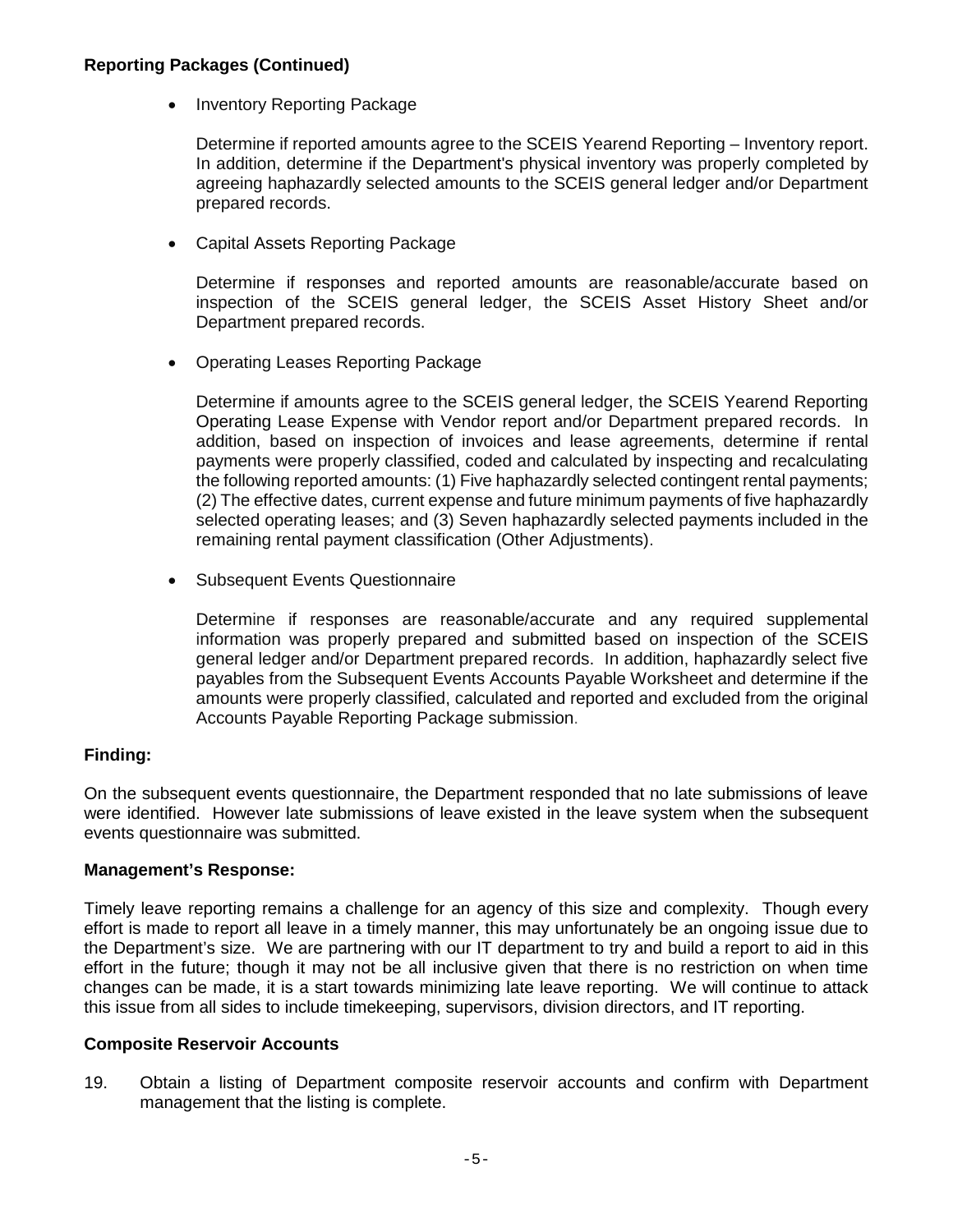### **Composite Reservoir Accounts (Continued)**

- 20. Obtain fiscal year monthly reconciliations for each composite reservoir account and for ten haphazardly selected reconciliations, perform the following procedures:
	- Determine the selected reconciliations were timely performed and properly documented in accordance with State regulations, and are mathematically correct.
	- Agree applicable amounts from reconciliations to the general ledger.
	- Agree applicable amounts from reconciliations to the State Treasurer's Office monthly reports.
	- Determine if reconciling differences were adequately explained and properly resolved.
	- Determine if necessary adjusting entries were made in the accounting records.
- 21. Haphazardly select and inspect twenty composite reservoir account receipts to determine that they were properly described and classified in the accounting records in accordance with the Department's policies and procedures and State regulations and that they were recorded in the proper fiscal year, and that any retention or remittance of revenue is supported by law.
- 22. Haphazardly select and inspect twenty composite reservoir account disbursements to determine if these disbursements were properly described and classified in the accounting records in accordance with the Department's policies and procedures and State regulations, were bona fide disbursements of the Department, were paid in conformity with State laws and regulations and that goods and/or services were procured in accordance with applicable laws and regulations.

We found no exceptions as a result of the procedures.

### **Capital Assets**

- 23. Randomly select five capital asset acquisitions and inspect supporting documentation to determine the asset was properly capitalized and posted to the general ledger as to amount and account and assigned the proper useful life in accordance with State policy.
- 24. Randomly select five capital asset retirements and inspect supporting documentation to determine the asset was properly removed from the Department's books and the disposal was properly approved.

We found no exceptions as a result of the procedures.

### **Commission Meeting Minutes**

25. We will inspect the Commission's approved minutes beginning with the end date of prior year fieldwork through the end of our fieldwork.

We found no other matters related to our agreed-upon procedures.

### **Internal Audit Reports**

26. We will inspect the Department's internal audit reports beginning with the date of the prior year agreed upon procedures report through the end of our fieldwork.

We found no other matters related to our agreed-upon procedures.